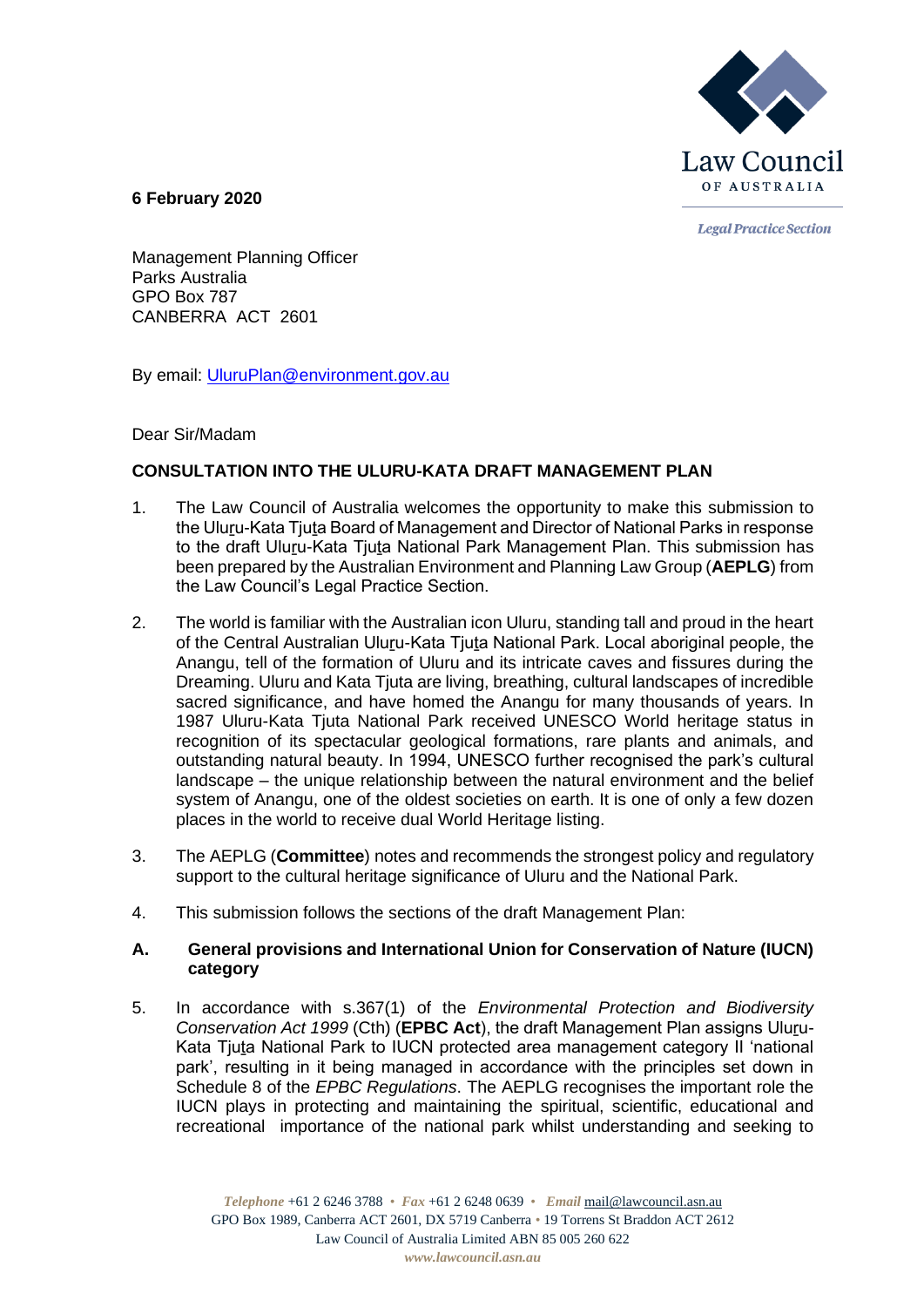enable the aspirations of traditional owners of the land, their continuing land management practices and the protection and maintenance of their cultural heritage.

- 6. The AEPLG notes the IUCN's assessment that whilst the overall threat level to the World Heritage values of the site are low, it is not without risk.<sup>1</sup> Erosion is a particular concern in some areas of the site. Most of the impacts on the site (wildfire, feral animals, weeds and climate change) affect the biodiversity values of the site. The Committee notes the IUCN's assessment that these risks are recognised and prioritised appropriately within the draft Management Plan. Appropriate management of feral and invasive species, both plant and animal, is necessary to preserve the native, traditional flora and fauna of the area. Protection of endangered species with the park, including the rufous hare-wallaby, listed as endangered under the EPBC Act in 2000, and extinct in the wild under the *Territory Parks and Wildlife Conservation Act 1976*, and several species of bird and reptile listed as vulnerable. The AEPLG supports reinforcement of these values by appropriate policy and regulatory measures.
- 7. Traditional owners express concern that cultural knowledge is still being lost, with social changes associated with living sedentary lifestyles impacting the transfer of knowledge to younger generations.<sup>2</sup> The loss of this knowledge erodes the World Heritage cultural values of the park. The Committee directs attention to the need for inclusion of measures that will stop or reduce such loss.

## **B. Working and making decisions together as equals**

- 8. The AEPLG recognises that both Australian law and the traditional laws and customs of the traditional owners whose country is encompassed by the Park boundaries apply within the greater region. Therefore, a joint commitment to maintain country and culture can only occur with respect and compliance with relevant Aboriginal laws and customs as well as Australian law, particularly the EPBC Act and Regulations, the Uluru-Kata Tjuta National Park Draft Management Plan 2020-2030 and the park lease agreement.
- 9. In this context, the AEPLG acknowledges that the decision to ban climbing on Uluru was an important step in recognising and complying with the laws and customs of the traditional owners.
- 10. The Committee recognises the draft Management Plan's guide that the Pitjantjatjara and Yankunytjatjara Aboriginal people, from the Western Desert region of Australia, are referred to throughout collectively as 'Anangu'. The AEPLG also accepts the draft Management Plan's statement that Pitjantjatjara and Yankunytjatjara are two of the principal dialects spoken in the park, with these language groups extending throughout the central desert region. However, the Committee notes that other Aboriginal communities and dialects are present within the park area. The AEPLG seeks to clarify what consultation has been undertaken in relation to the draft Management Plan with all Aboriginal communities within the park area and at its boundaries, including those not directly involved in drafting the Management Plan, namely those outside Pitjantjatjara and Yankunytjatjara.

<sup>1</sup> <https://worldheritageoutlook.iucn.org/explore-sites/wdpaid/900010>

<sup>2</sup> Director of National Parks, Uluru-Kata Tjuta National Park Draft Management Plan 2020-2030, 2019, 50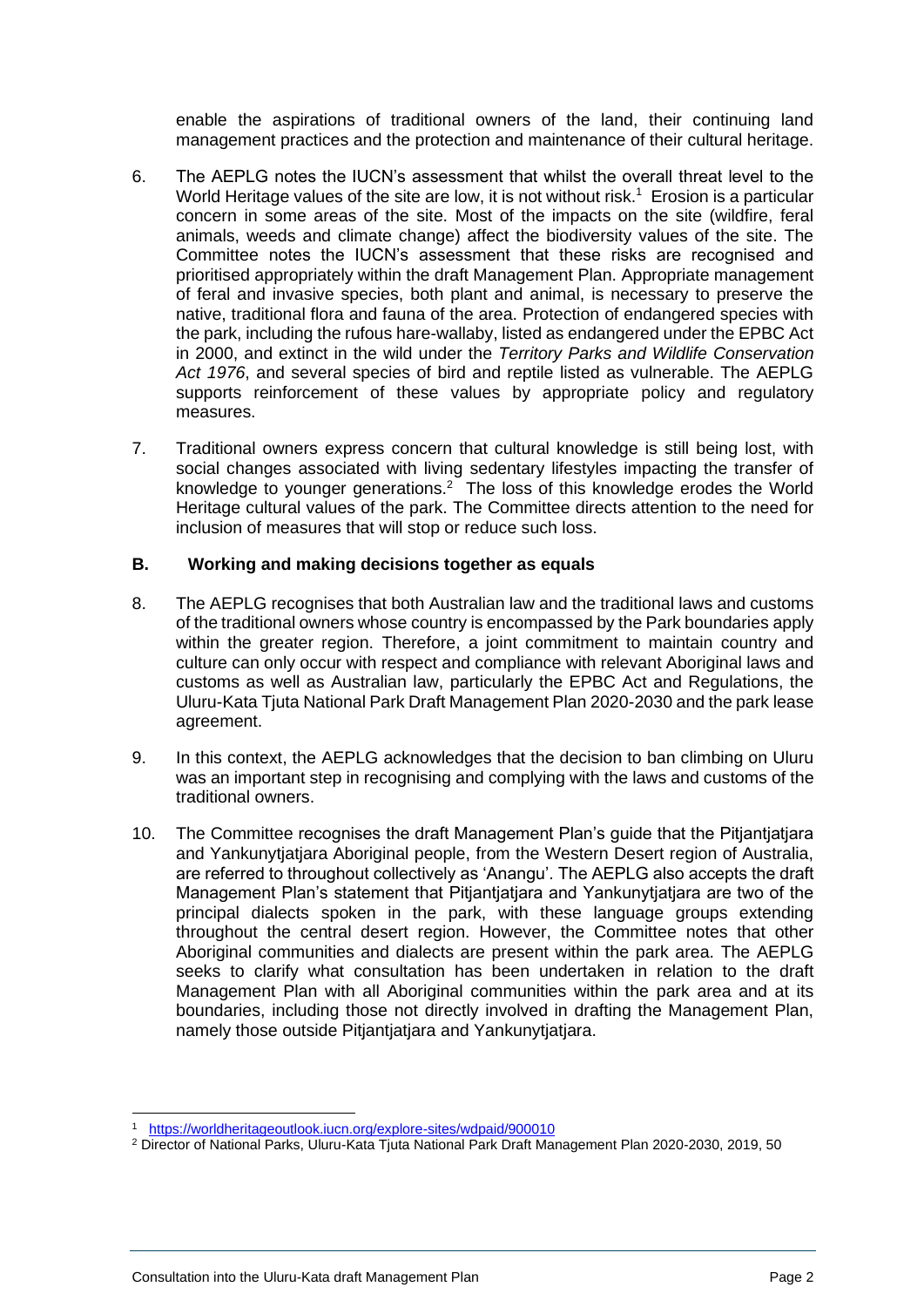#### **C. To protect and maintain strong Tjukurpa (the system of Aṉangu law, history, knowledge, religion and morality that binds people, landscape, plants and animals) culture and country**

- 11. The AEPLG notes the importance of maintaining traditional knowledge and skills and fostering positive joint management relationships with park staff as part of park operations, and the critical importance of protecting sacred sites whilst ensuring that sensitive sites are both accessible to Aboriginal people and protected from unauthorised or inappropriate visitor use or access. This is not only important for matters of Aboriginal culture and heritage, but also for protecting and preserving the cultural and natural values of the park's world heritage status.
- 12. The Committee notes and supports the draft Management Plan's proposition to encourage and facilitate traditional owners' land management practices, including prescribed burning and clearing of grasslands.
- 13. The AEPLG recognises the historic displacement of the Indigenous population from country within the national park. The Committee recognises and supports ongoing facilitation of requirements for traditional owners to remain on country, or being enabled to return to country where previously displaced.

# **D. To build livelihoods and other benefits for Aṉangu, particularly young Aṉangu**

14. The overall management of the Uluru-Kata Tjuta National Park and development and implementation of the Management Plan once finalised must take account of the creation of employment, business and entrepreneurial opportunities for Aboriginal people. Wherever possible, Aboriginal people should create and drive such initiatives facilitated by national parks. Engaging younger Anangu in decision-making related to park management will aid in ensuring self-determination within effective joint management for future generations

## **E. To provide fulfilling experiences based on culture and nature that benefit Aṉangu, who welcome visitors as their guests**

- 15. The AEPLG supports the draft Management Plan's proposal that tourism opportunities within the park should be led by Aboriginal people, particularly creating opportunities for younger generations.
- 16. However, tourism impacts on the park must be carefully monitored and managed, including but not limited to vandalism, dust accumulation on rock faces, rubbish, crowding and noise impacting sites and wildlife. Whilst the draft Management Plan introduces some areas for monitoring the effects of climate change, this will need careful and consistent monitoring into the future, as the true extent of such effects at this time are unknown.